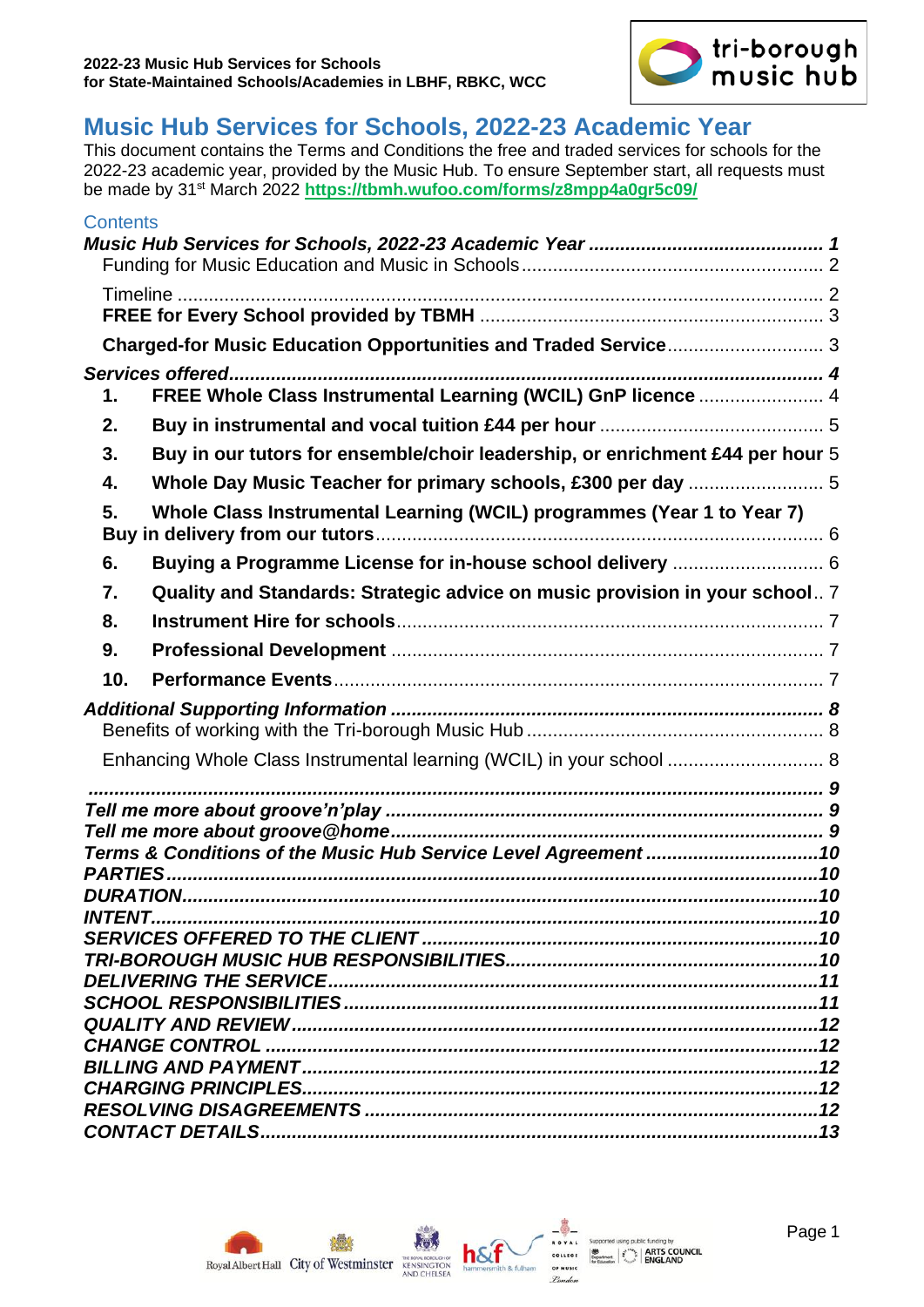

#### **How the Tri-borough Music Hub works with schools**

To keep things very easy to follow for schools, we simply split our work with schools into two categories:

- 1. Free services for every school the free services are open to any state-maintained school ranging from access to the Virtual Music School, curriculum guidance documents, whole class teaching resources, network meetings, performance events and wider partnership opportunities
- 2. Charged-for services (instrumental/vocal teaching; some performance events etc)

#### <span id="page-1-0"></span>Funding for Music Education and Music in Schools

The Department for Education (DfE) funds Music Education Hubs (MEHs) in England, with the Arts Council England (ACE) acting as the fund holder. The DfE/ACE specify that the funding for MEHs **augments and support schools' music curriculum** provision. However, it is for each school to devise a broad, balanced, and relevant music curriculum that meets the needs of all its learners.

Therefore, schools and MEHs should work together to offer a joined up and positive musical learning experience for pupils, the school community, and teachers. The TBMH is here to support each school in the three LAs and actively wishes an engaged relationship with each school music leader.

#### **"We are extraordinarily lucky to have a team like yours at the Music Hub for our schools."** Headteacher

The Music Hub is acutely aware of the pressures facing schools now, and in the planning for the new academic year, but we can be helpful to schools in a number of ways. We are a LA service with a team a of **qualified teachers** and **music professionals** who are **committed to supporting schools** in delivering a **rounded curriculum**, and in **supporting** the **music education development** for **all** pupils.

We believe that the Music Hub can help every school in the delivery of music education in the curriculum, and in extra-curricular activity. We **believe** that music can be an **integral part** of your **school's life** and that it can be a **vehicle for helping rebuild** the **wider school community** following the pandemic.

In the coming academic year, the Music Hub is able to support the curriculum delivery with advice on **Deep Dives**, **broadening** the curriculum, and **diversifying the curriculum**. In addition, our services can **directly support pupil mental health** and **wellbeing** with a **range of programmes** that schools can engage with. Schools may consider using commissioning money for musical activity.

We offer a large **range of free opportunities** delivered by ourselves and through our varied partner organisations, and also a **set of full traded services**.

We are **committed** to having a **positive relationship with every setting** in some way and would encourage your school to look at the opportunities and services that we can provide.

#### <span id="page-1-1"></span>**Timeline**

We are launching the 2022-23 academic year programme to schools in February 2022. This is the time when schools can make a commitment to their music provision for the coming academic year. We ask that all school provision requests are submitted to the Music Hub by 31<sup>st</sup> March 2022. This will allow time to properly plan the arrangements for September. We strongly encourage all schools to engage with the Music Hub in some way so that together we can collectively make the best use of the skills and opportunities for the benefit of school communities and pupils.

#### **Contact**

Stuart Whatmore, Hea[d Stuart.Whatmore@rbkc.gov.uk;](mailto:Stuart.Whatmore@rbkc.gov.uk)  Jane da Costa, Deputy Head (T&L[\) Jane.DaCosta@rbkc.gov.uk](mailto:Jane.DaCosta@rbkc.gov.uk) General Enquiries, [info@triboroughmusichub.org](mailto:info@triboroughmusichub.org)





 $-$ 

COLLEGE

OF MUSIC

 $P_{audax}$ 

ing public funding **k**  $\begin{array}{|l|l|l|l|l|} \hline \mbox{\textbf{M8}} & \mbox{\textbf{R8}} & \mbox{\textbf{R8}} & \mbox{\textbf{R8}} & \mbox{\textbf{R8}} & \mbox{\textbf{R8}} & \mbox{\textbf{L8}} \\ \hline \mbox{\textbf{M8}} & \mbox{\textbf{M8}} & \mbox{\textbf{M8}} & \mbox{\textbf{M8}} & \mbox{\textbf{M8}} & \mbox{\textbf{M8}} & \mbox{\textbf{M8}} & \mbox{\textbf{M8}} \\ \hline \mbox{\textbf{M8}} & \mbox{\textbf{M8}} & \mbox{\textbf{$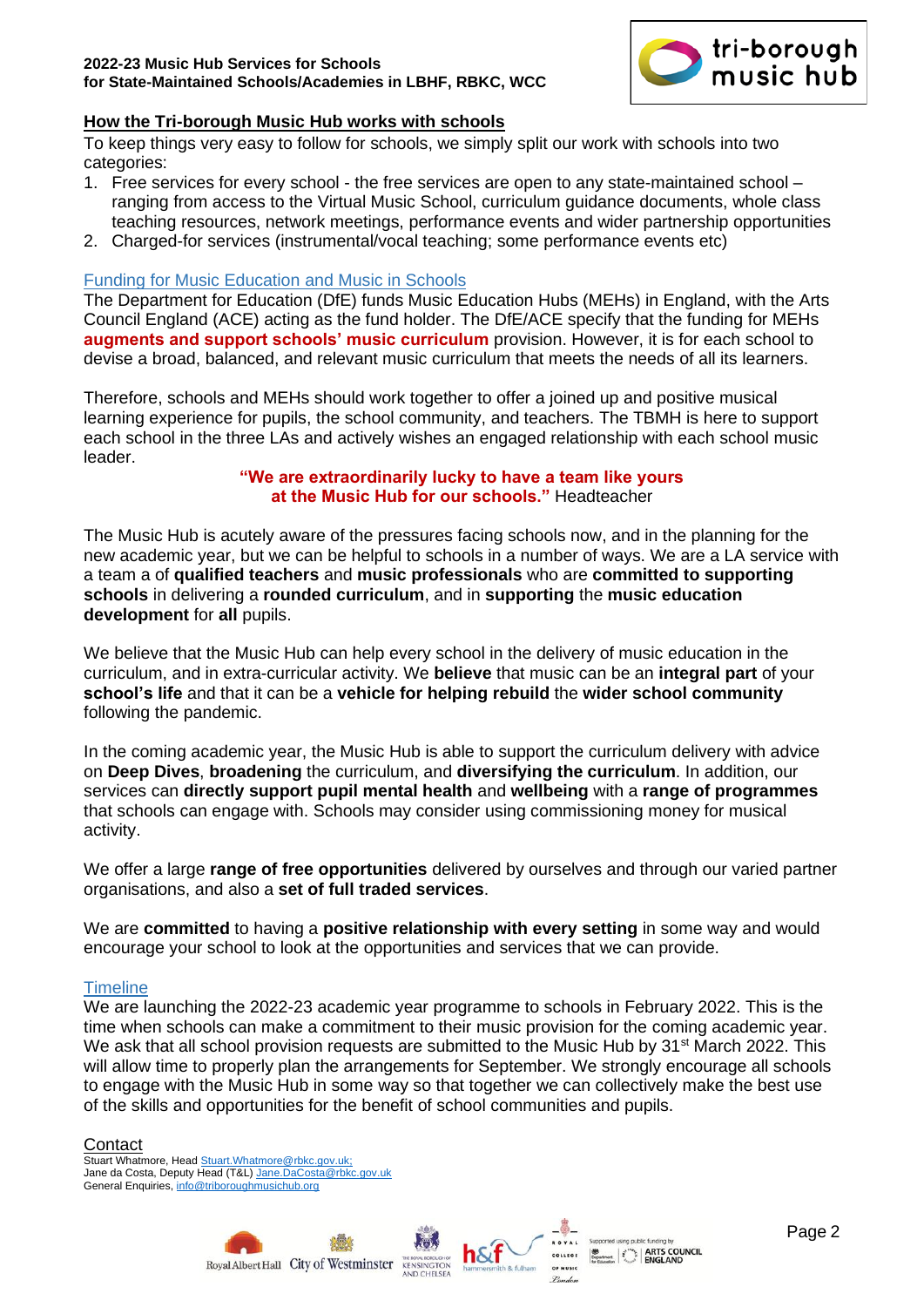

| <b>FREE for Every School provided by TBMH</b>                                                                                                                                |  |  |  |  |  |
|------------------------------------------------------------------------------------------------------------------------------------------------------------------------------|--|--|--|--|--|
| Every school can access the following for free. How does my school access this? Simply send us                                                                               |  |  |  |  |  |
| the name/contact details of your Lead for music to info@triboroughmusichub.org and we will then be<br>in touch with more details                                             |  |  |  |  |  |
| 1. Whole Class Instrumental Learning (KS1/2/3):                                                                                                                              |  |  |  |  |  |
| Free Whole Class lifetime licence for ONE groove'n'play programme (for school's own delivery),                                                                               |  |  |  |  |  |
| plus free centralised CPD for 1 teacher, and programme resource, worth £200.<br>NB: this excludes Rastamouse                                                                 |  |  |  |  |  |
| 2. Resources:                                                                                                                                                                |  |  |  |  |  |
| a. Free access to <b>TBMH Virtual Music School</b> (more than 1500 resources)                                                                                                |  |  |  |  |  |
| b. Free music education school self-evaluation tool                                                                                                                          |  |  |  |  |  |
| c. Free <b>SEND-Friendly Vocal Resource</b> (20 songs)<br>d. Free guidance on Ofsted Inspection Framework and School Music Education Plan                                    |  |  |  |  |  |
| e. Free create your own <b>school/setting music policy</b> tool                                                                                                              |  |  |  |  |  |
| f. Free Music Education Recovery Curriculum framework                                                                                                                        |  |  |  |  |  |
| 3. Professional Music Network Meetings:                                                                                                                                      |  |  |  |  |  |
| Free unlimited staff access to specialist termly Music Good Practice Network twilight meetings; at<br>least 2 per term for different EYFS / Primary / Secondary phase groups |  |  |  |  |  |
| 4. Performance Events:                                                                                                                                                       |  |  |  |  |  |
| Free access to participate in at least one multi-school performance event across all Key Stages                                                                              |  |  |  |  |  |
| (exact events to be determined), e.g. Infant Voices (KS1); Instrumental playing days (KS2/3);                                                                                |  |  |  |  |  |
| Future Sounds (KS3/4/5)<br>5. Music Mark:                                                                                                                                    |  |  |  |  |  |
| Free Membership of Music Mark the national School Association for Music Education (paid for by                                                                               |  |  |  |  |  |
| TBMH, real cost of £50 per school)                                                                                                                                           |  |  |  |  |  |
| 6. Network of Opportunities: Twice termly e-newsletter with all key opportunities                                                                                            |  |  |  |  |  |
|                                                                                                                                                                              |  |  |  |  |  |
| <b>Charged-for Music Education Opportunities and Traded Service</b>                                                                                                          |  |  |  |  |  |
| We ask that all requests are made by 31 <sup>st</sup> March 2022. To discuss the services your school                                                                        |  |  |  |  |  |
| would like, please email MusicSLA@triboroughmusichub.org.                                                                                                                    |  |  |  |  |  |
| 1. Traded Services                                                                                                                                                           |  |  |  |  |  |
| a. Instrumental/Vocal teaching in-school:<br>£44 per hour – individual, paired, small group teaching, whole class instrumental teaching,                                     |  |  |  |  |  |
| and/or ensemble leadership                                                                                                                                                   |  |  |  |  |  |
| b. One day Music teaching programme (Primary phase):                                                                                                                         |  |  |  |  |  |
| £300 per 7-hour day $-$ (any additional hours at standard tutor hourly rate of £44)                                                                                          |  |  |  |  |  |
| c. Strategic Consultancy for Music provision:                                                                                                                                |  |  |  |  |  |
| £500 daily rate or pro rata.                                                                                                                                                 |  |  |  |  |  |
| This can include - School Music Quality Assurance; Audit of Provision; Deep Dive advice                                                                                      |  |  |  |  |  |
| d. Instrument Hire: Options available                                                                                                                                        |  |  |  |  |  |
| 2. Professional Development (CPD):<br>Targeted CPD sessions curated by TBMH and/or partner organisations charged at:                                                         |  |  |  |  |  |
|                                                                                                                                                                              |  |  |  |  |  |

- a. Online CPD charged at £10 per person
- b. In-person CPD: Half-day £40 per person
- c. In-person CPD: Whole day £80 per person
- 3. **Performance Events**:

Throughout the year a range of Performance events will be programmed according to need and circumstance. Some events may involve a small participation charge (e.g. Christmas Festival  $(KS2)$  - £50 per school, plus optional support visit £50) – more details will be published when they are known.



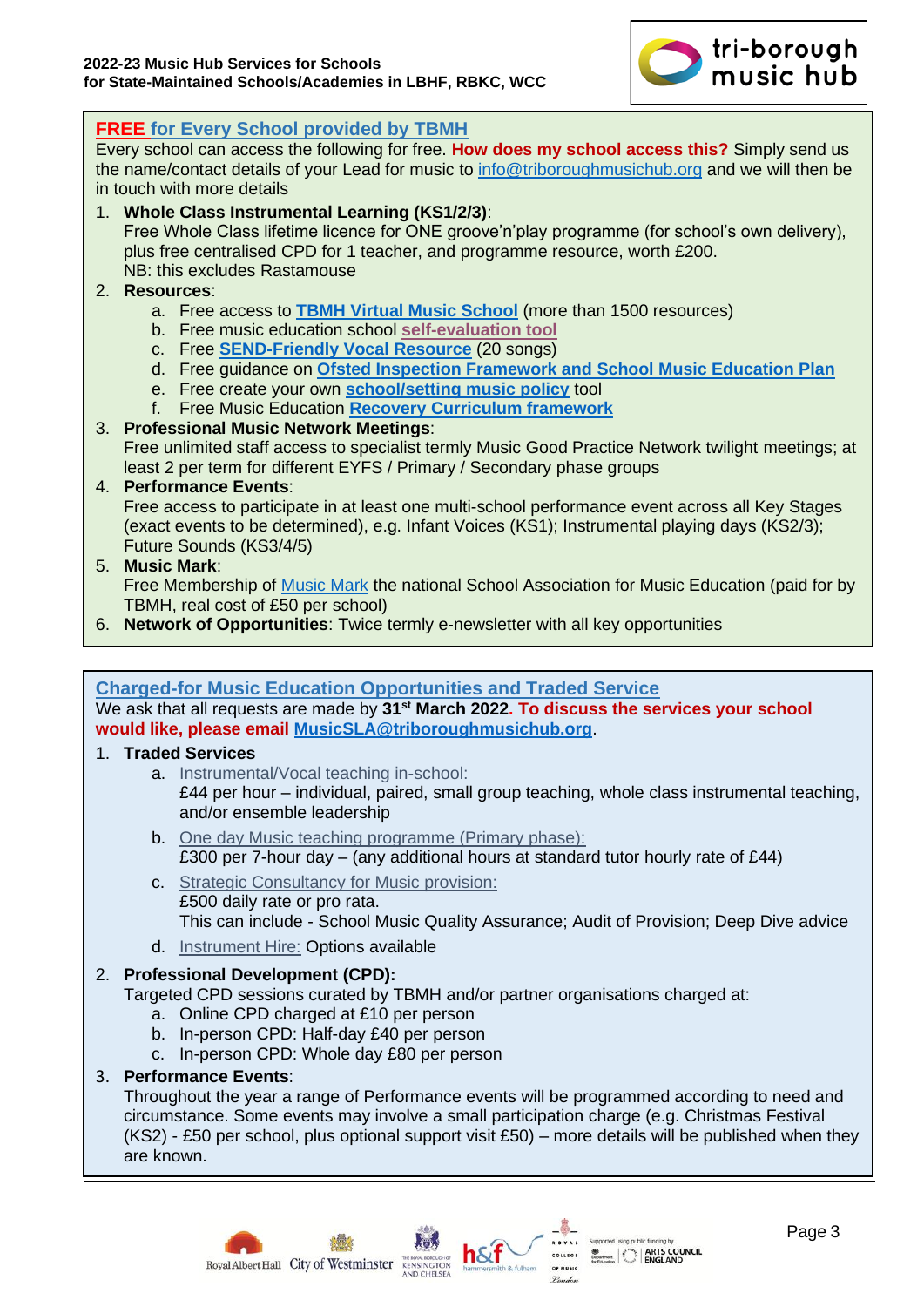

# <span id="page-3-0"></span>**Services offered**

#### **To discuss new Music Hub Service requests please email**

**[MusicSLA@triboroughmusichub.org.](mailto:musicsla@triboroughmusichub.org)** All requests need to be made by **Weds 31st March 2022** using this online form **<https://tbmh.wufoo.com/forms/z8mpp4a0gr5c09/>**

# <span id="page-3-1"></span>**1. FREE Whole Class Instrumental Learning (WCIL) GnP licence**

(for state-maintained schools)

Over many years, the TBMH has developed its own Whole Class Instrumental Learning (WCIL) resources through the commission of bespoke programmes from composer Sally Greaves. The *groove'n'play* [\(https://www.groovenplay.com/\)](https://www.groovenplay.com/) class ensemble series give pupils the opportunity to develop their music skills, knowledge, language and understanding, as well as developing instrumental technique. See [HERE](#page-8-0) for more information about GnP.

The TBMH will provide one FREE Whole Class lifetime licence for ONE **groove'n'play** programme (to be delivered by the school), plus free CPD for one teacher online or at a centralised venue, and the programme resource. This is worth £200 to the school - £150 for the license, and £50 for the CPD. The resource will only be provided following attendance at CPD. Please note that due to licensing agreements, the Rastamouse programme does not form part of this offer.

The programmes:

- are a progressive series of first-access musical learning resources from Years 1 to 7
- take a comprehensive approach to the initial stages of learning to play an instrument
- are the starting point of a long-term progression route and access to pathways beyond the programmes
- are resource packages that include high-quality visual and audio resources with a teaching book including session plans, teaching notes and learning outcomes
- are resources which are flexible and can be used according to the skill and experience of the person(s) delivering the programme.

| Programme                  | <b>Year Group</b> | <b>Delivery Focus</b>                     | <b>Minimum</b> |
|----------------------------|-------------------|-------------------------------------------|----------------|
|                            |                   |                                           | <b>Tutors</b>  |
| Ukulele, Sticks and Songs  | 2/3               | Curriculum / Instrumental and voice       |                |
| Fiddle, Sticks & Songs     | 2/3               | Curriculum / Instrumental and voice       |                |
| Recorder, Sticks and Songs | 3/4               | Curriculum / Instrumental and voice       |                |
| <b>FIFTHS</b>              | 4/5               | Curriculum/ multi-instrumental and voice  |                |
| FIFTHS 2                   | 5/6               | Curriculum / multi-instrumental and voice |                |
| *Brass (mixed)             | 4/5/6/7           | Multi-instrumental                        | 2              |
| *Guitar and Mini Bass      | 4/5/6/7           | Multi-instrumental                        | 2              |
| *Strings (mixed)           | 4/5/6/7           | Multi-instrumental                        | 2              |
| *Woodwind in C (mixed)     | 4/5/6/7           | Multi-instrumental                        | 2              |

N.B. Samples of each of these outstanding resources may be reviewed at:

<https://www.triboroughmusichub.org/school-services/whole-class-instrumental-learning-programmes/>

N.B. \* for programmes asterisked above, a minimum of two staff members with the required instrumental skills is required

#### **To redeem your free programme:**

- 1. Complete the online form **<https://tbmh.wufoo.com/forms/z8mpp4a0gr5c09/>** indicating which programme your school chooses
- 2. Provide name and email details of contact person that will be attending the training
- 3. Check that you have the requisite instrument resources to deliver the programme. More details about this can be found here: [https://www.triboroughmusichub.org/school](https://www.triboroughmusichub.org/school-services/whole-class-instrumental-learning-programmes/)[services/whole-class-instrumental-learning-programmes/](https://www.triboroughmusichub.org/school-services/whole-class-instrumental-learning-programmes/)

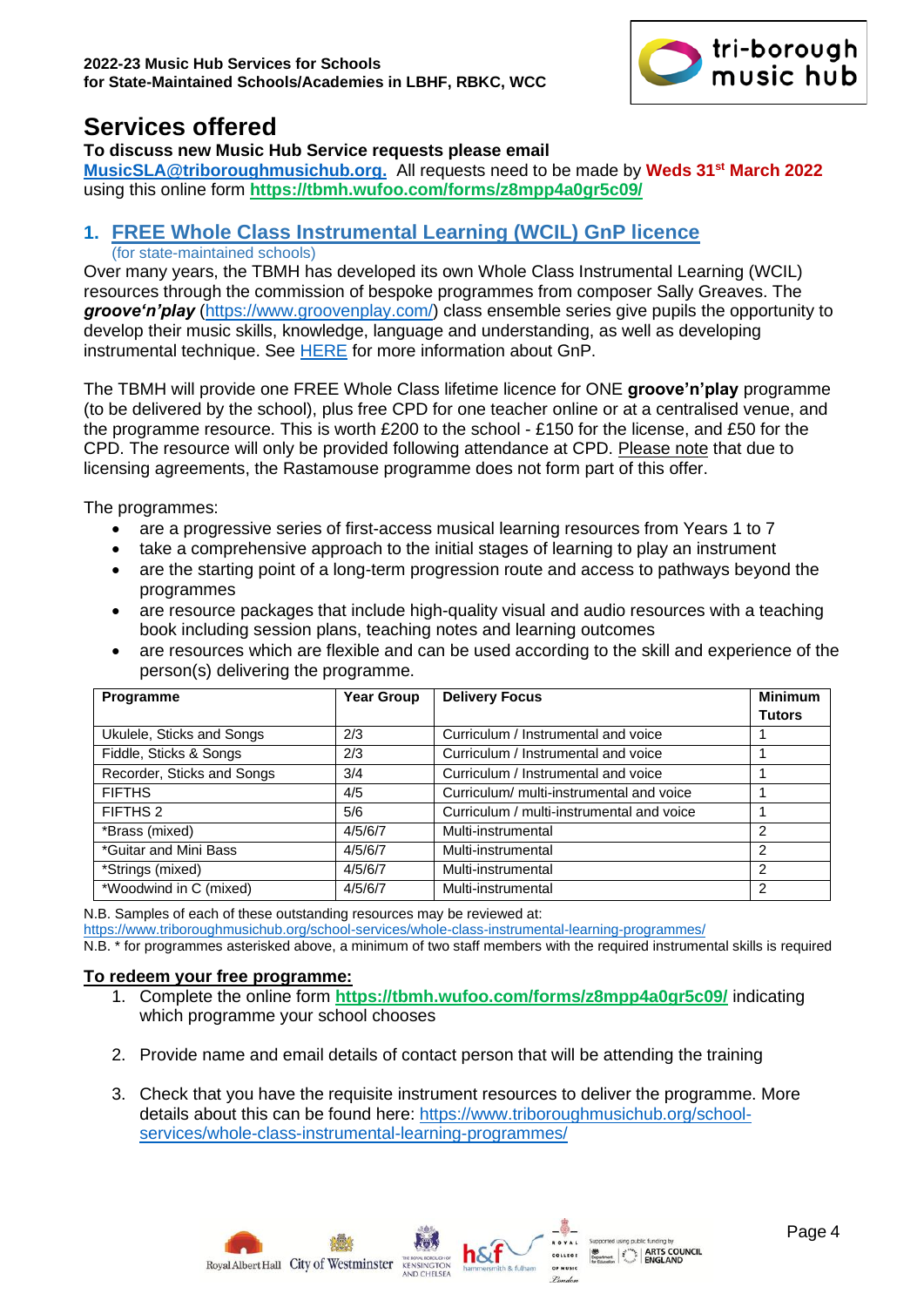#### **2022-23 Music Hub Services for Schools for State-Maintained Schools/Academies in LBHF, RBKC, WCC**



# <span id="page-4-0"></span>**2. Buy in instrumental and vocal tuition £44 per hour**

- Lessons can be delivered in school by a tutor
- Lessons can be delivered via online digital platform
- Small group (up to 4 pupils), paired or one-to-one lessons depending on the needs of the school
- In 30-minute lesson slots
- In school curriculum time, or in some cases after school
- Runs for 10 lessons per term (additional lessons available on request)
- Schools must provide adequate and appropriate teaching spaces
- It is at the discretion of each school if charges are passed to parents/carers, but please note that schools should consider PPG funding to support students.

Cost for independent schools is £51 per hour

# <span id="page-4-1"></span>**3. Buy in our tutors for ensemble/choir leadership, or enrichment £44 per hour**

- Each separate ensemble must include an additional 30 minutes of paid non-contact time for the tutor to plan, set up and pack down.
- This applies to all provision where the tutor is working with five or more pupils.
- Runs for 10 lessons per term (additional lessons available on request)

Cost for independent schools is £51 per hour

# <span id="page-4-2"></span>**4. Whole Day Music Teacher for primary schools, £300 per day**

**Cost: £300 per day**, any additional hours at standard tutor hourly rate of **£44** *Please note that this offer is subject to detailed agreement of a bespoke programme for the school. In some circumstances more than one tutor may fulfil this whole-day offer*.

Buy-in a music tutor from the Tri-borough Music Hub to deliver a bespoke package of school music. Where possible, the tutor(s) deployed will hold QTS, but this is not guaranteed.

- The teacher is in school for **eight hours**, but school only pays for seven
- Start at any time from 08:00 to 09:00, depending on the school day
- **Six hours** of contact time
- **One-hour** scheduled non-contact time (to include set-up, pack down and PPA time)
- Must include a total of one hour of breaks with 45 min minimum lunch (at **no cost to school**)
- Runs for 10 lessons per term (additional lessons available on request)

**Contact time** is tailored to school requirements and can include:

- Whole Class curriculum lessons
- Whole Class Instrumental Learning. N.B. Resources licences for our *groove 'n' play* and *Rastamouse* series are **included when using our tutors**
- Ensemble tuition
- Choir and/or singing assemblies

Cost to Independent Schools: £350 per day, £51 for additional hours.





ported using public tunding by<br>surface:  $\left| \begin{array}{l} \boldsymbol{s}^{s \text{ (} \text{ (0)} } \\ \boldsymbol{s}^{s} \\ \text{ for each } \end{array} \right|$  **ARTS COUNCIL**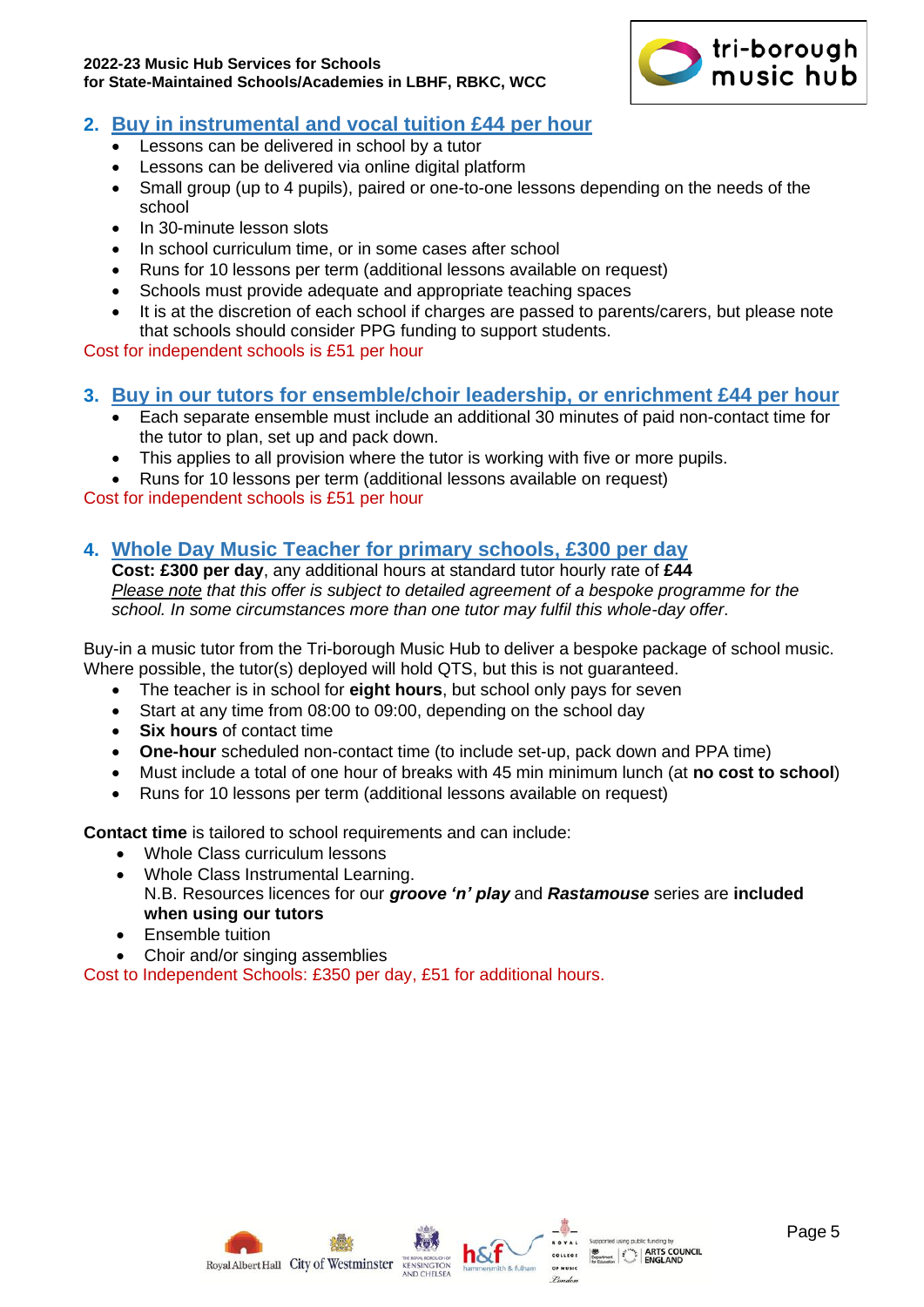

# <span id="page-5-0"></span>**5. Whole Class Instrumental Learning (WCIL) programmes (Year 1 to Year 7) Buy in delivery from our tutors**

**Cost: All costs are calculated** at the standard tutor hourly rate of **£44** plus additional 30 mins PPA for Lead teacher, and 15 mins for support tutor.

#### Buying in TBMH tutors - indicative cost **per ten-week term**, per class

- 45 mins contact time:
	- $\circ$  \*£550 per ten-week term, per class  $-1x$  tutor
	- $\circ$  \*\*£990 per ten-week term, per class 2x tutor
- 60 mins contact time:
	- o \*£660 per ten-week term, per class 1x tutor
	- $\circ$  \*\*£1,210 per ten-week term, per class 2x tutor

**\*** includes 30 mins per week for PPA, plus set-up/pack-down time for the Lead Tutor

**\*\*** includes 30 mins per week for PPA, plus set-up/pack-down time for the Lead Tutor; and 15 mins per week instrument maintenance and set-up/pack-down for the Support Tutor.

• Resource licence is free when buying in TBMH tutors for duration of SLA

## WCIL Programme Delivery Options

- Programmes run 10 weeks per term in school curriculum time
- can be delivered in three different ways
	- o by two TBMH tutors; or
		- o by one TBMH tutor (working alongside a school-based adult); or
		- $\circ$  the resource licence can be purchased from the hub and delivered by the school.
- Some programmes need a minimum of two hub tutors, or school staff with the required instrumental skills.

Delivery model (and class length):

- 30 mins suitable for KS1 only
- 45 mins for KS1 or KS2
- 60 mins for KS2 or KS3

**Programmes** 

| Programme                  | Year    | <b>Delivery Focus</b>                     | <b>Minimum</b> |
|----------------------------|---------|-------------------------------------------|----------------|
|                            | Group   |                                           | <b>Tutors</b>  |
| Rastamouse                 | 1/2     | Curriculum / Instrumental and voice       |                |
| Ukulele, Sticks and Songs  | 2/3     | Curriculum / Instrumental and voice       |                |
| Fiddle, Sticks & Songs     | 2/3     | Curriculum / Instrumental and voice       |                |
| Recorder, Sticks and Songs | 3/4     | Curriculum / Instrumental and voice       |                |
| <b>FIFTHS</b>              | 4/5     | Curriculum/ multi-instrumental and voice  |                |
| FIFTHS 2                   | 5/6     | Curriculum / multi-instrumental and voice |                |
| #Brass (mixed)             | 4/5/6/7 | Multi-instrumental                        | າ              |
| #Guitar and Mini Bass      | 4/5/6/7 | Multi-instrumental                        | າ              |
| #Strings (mixed)           | 4/5/6/7 | Multi-instrumental                        | 2              |
| #Woodwind (mixed)          | 4/5/6/7 | Multi-instrumental                        | 2              |

#two tutors or staff members needed

# <span id="page-5-1"></span>**6. Buying a GnP Programme License for in-house school delivery**

#### **Cost: £150 per licence, plus £50 for centralised INSET**

Schools can purchase a *groove'n'play/Rastamouse* lifetime licence for each programme as a oneoff cost and deliver it in-house. The cost of each licence is **£150**, plus **£50** for the accompanying CPD session (highly recommended).

**NB:** There is **no licence cost for schools buying-in Tri-borough Music Hub tutors** to deliver the programmes. The licence expires at the end of the TBMH delivery period so if you choose to move to in-house delivery, a charge of £150 per lifetime licence will be made.

Schools may also wish to purchase additional **Groove@Home** resources – more information [HERE.](#page-8-1)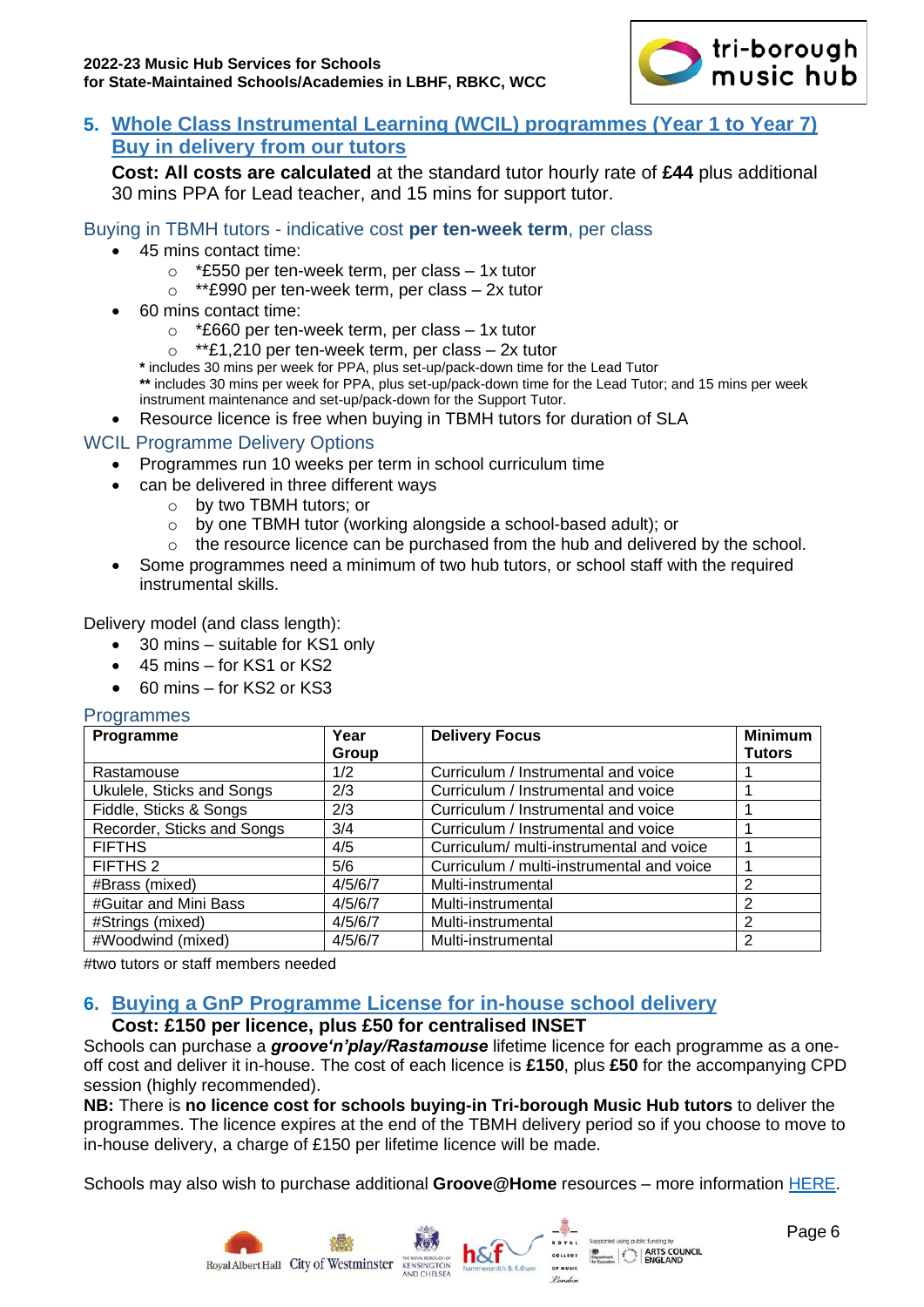

#### <span id="page-6-0"></span>**7. Quality and Standards: Strategic advice on music provision in your school Cost: Daily rate or pro rata, £500**

Buy in the expertise of senior Tri-borough Music Hub staff (or associated consultants) to offer guidance on enhancing your music provision, e.g.

- Review of the quality and standards of school music curriculum and delivery;
- Support and advice on, or quality-assurance of, non-TBMH music provision;
- Deep Dive advice; or
- A bespoke package of support based on your school's needs.

Cost to Independent Schools: £600 per day or pro rata

# <span id="page-6-1"></span>**8. Instrument Hire for schools**

The Tri-borough Music Hub has a stock of instruments that can be hired by state-maintained schools in the Tri-borough area. This heavily subsidised scheme is subject to availability, is not guaranteed. We only hire to Independent Schools in exceptional circumstances, with price negotiated based on request.

| Cost                                     | Class set (25-30 pupils) for WCIL<br>programmes | Individual instruments for<br>individual or small group lessons |
|------------------------------------------|-------------------------------------------------|-----------------------------------------------------------------|
| When using TBMH<br>tutors for delivery   | £100 per class set per term                     | £10 per instrument per term                                     |
| If not using TBMH<br>tutors for delivery | £300 per class set per term                     | £20 per instrument per term                                     |

## <span id="page-6-2"></span>**9. Professional Development**

Targeted CPD sessions curated by TBMH and/or partner organisations charged at:

- a. Online CPD charged at £10 per person
- b. In-person CPD: Half-day £40 per person
- c. In-person CPD: Whole day £80 per person

We deliver a large programme of CPD from EY to Secondary, and tutor training. See TBMH Events <https://www.triboroughmusichub.org/events/> page.

Cost to Independent Schools: £60 half-day/twilight; £120 full-day.

#### <span id="page-6-3"></span>**10.Performance Events**

NOTE: In light of on-going Covid issues, our performance programme is still subject to change. We will only reinstate performances when it is safe to do so for all involved. This means that we may either shift some planned events to later in the academic year, move them online in a digital format, if appropriate, and/or suspend them for the 2022-23 academic year. We will keep schools updated.

Throughout the year a range of Performance events will be programmed according to need and circumstance.

- Some are free to access to participate across all Key Stages (exact events to be determined), e.g. Infant Voices (KS1); Instrumental playing days (KS2/3); Future Sounds (KS3/4/5).
- Some events may involve a small participation charge (e.g. Christmas Festival (KS2) £50 per school, plus optional support visit £50) – more details will be published when they are known.

Due to capacity, we are unable to invite Independent schools to access the performance programme, unless through a specific strategic agreement.





Supported using public funding by<br>  $\begin{array}{c|c|c|c} \hline \textbf{M} & \textbf{M} & \textbf{M} & \textbf{M} \\ \hline \textbf{M} & \textbf{M} & \textbf{M} & \textbf{M} \\ \hline \textbf{M} & \textbf{M} & \textbf{M} & \textbf{M} \\ \hline \textbf{M} & \textbf{M} & \textbf{M} & \textbf{M} \\ \hline \textbf{M} & \textbf{M} & \textbf{M} & \textbf{M} \\ \hline \textbf{M} & \textbf{M} & \$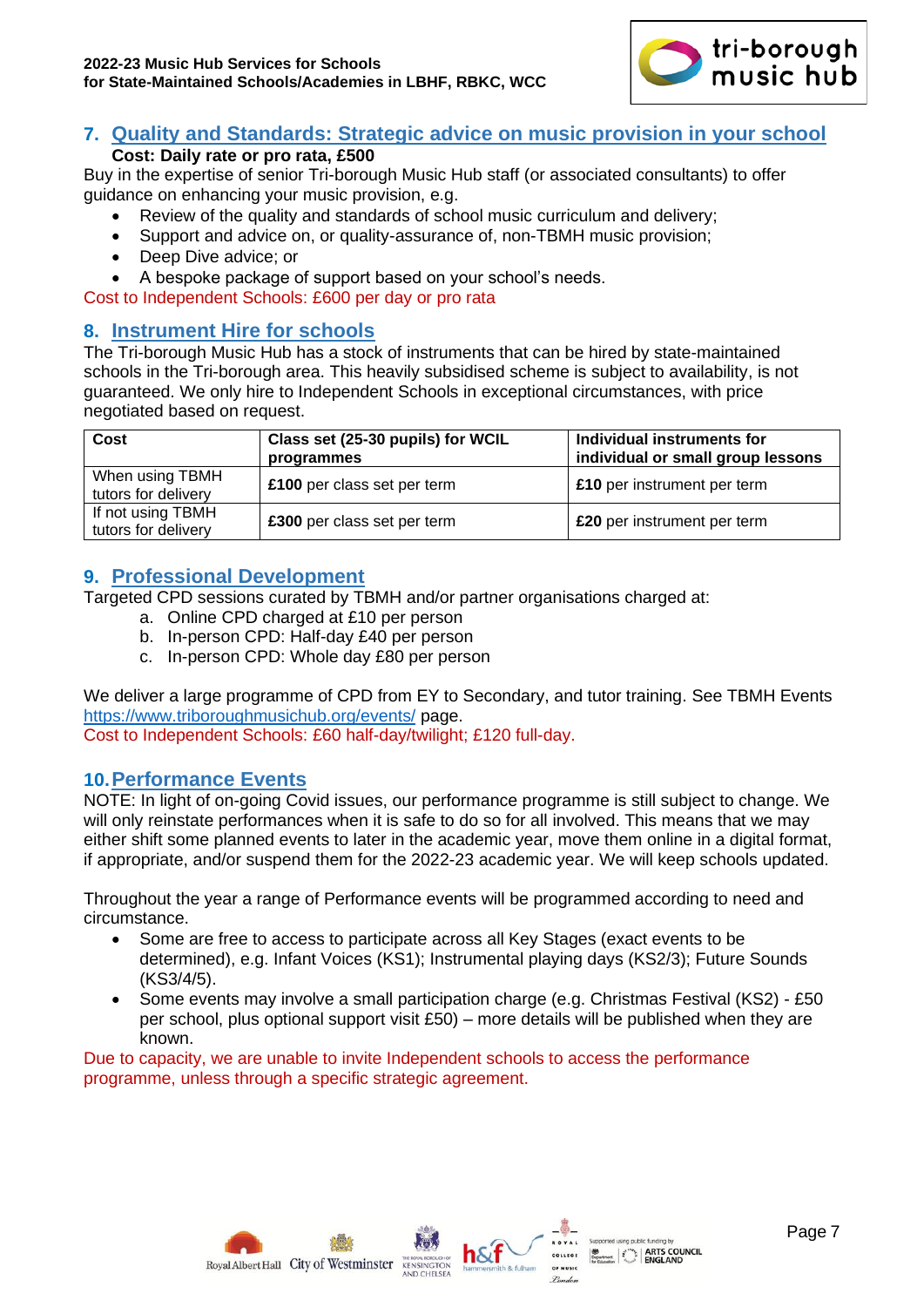

# <span id="page-7-0"></span>**Additional Supporting Information**

## <span id="page-7-1"></span>Benefits of working with the Tri-borough Music Hub

The TBMH offers a high-quality and inclusive music education service with a proven track-record over the past ten-years since its formation in August 2012. The TBMH supports the strategic development of music education in and out of schools through a range of world-class partnerships that offer an extensive programme of musical learning working with schools, pupils, the workforce, and the community.

The TBMH works with schools:

- By supporting the curation of the school's own curriculum through a varied programme of termly workforce development and bespoke advice on in-school programmes;
- By providing a varied programme of large-scale performance and playing/singing events;
- By providing links to quality-assured partner organisation opportunities;
- By providing pupil progression pathways beyond school:
- By offering a traded service for instrumental, vocal, curriculum or ensemble tuition;
- By facilitating peer to peer learning networks between schools.

The TBMH provides a professional service:

- By ensuring that all tutors are quality-assured; undergo a rigorous interview and selection process; have Enhanced DBS checks; receive termly bespoke continuing professional development; receive annually updated Safeguarding and Child Protection training; and are part of a quality, high-profile music network.
- By co-ordinating all aspects of management in relation to tutor employment (administration of pay claims, payment, tax, National Insurance, pension, IR35).
- By managing and administrating all instrumental stock.
- By providing discounts, giving access to a wide range of services provided by the TBMH. Discounted services, using core-funding from DfE & Arts Council, include access to a full CPD programme, performance opportunities, and whole class instrumental programme offers.

#### <span id="page-7-2"></span>Enhancing Whole Class Instrumental learning (WCIL) in your school

WCIL is most successful when the class or school-based music teacher plays an active part alongside our tutors to support the progression and development of the pupils. This also builds capacity for your staff. If a class teacher is not able to be involved in this learning, then another school-based adult (e.g. TA with the required instrumental skills) will be expected to actively participate in all learning alongside the pupils and assist with classroom management.

- The most appropriate programme for your school can be discussed with managers at the hub.
- Encourage pupils to take their instruments home, where possible and appropriate.
- An interactive whiteboard (or computer linked to projector) and good quality sound system is needed for all programmes;
- An appropriate teaching space is needed with room for pupils to play and handle instruments and where the sound will not disturb other pupils and staff. The teaching space set-up prior to a session is a school responsibility (i.e. TBMH tutors should not move hall/gym equipment). If multiple whole-class lessons are taking place within one day, considerations in this regard will need to be made when timetabling and using teaching space(s).
- A space where instruments can be safely stored between sessions, if instruments are not going home with pupils.



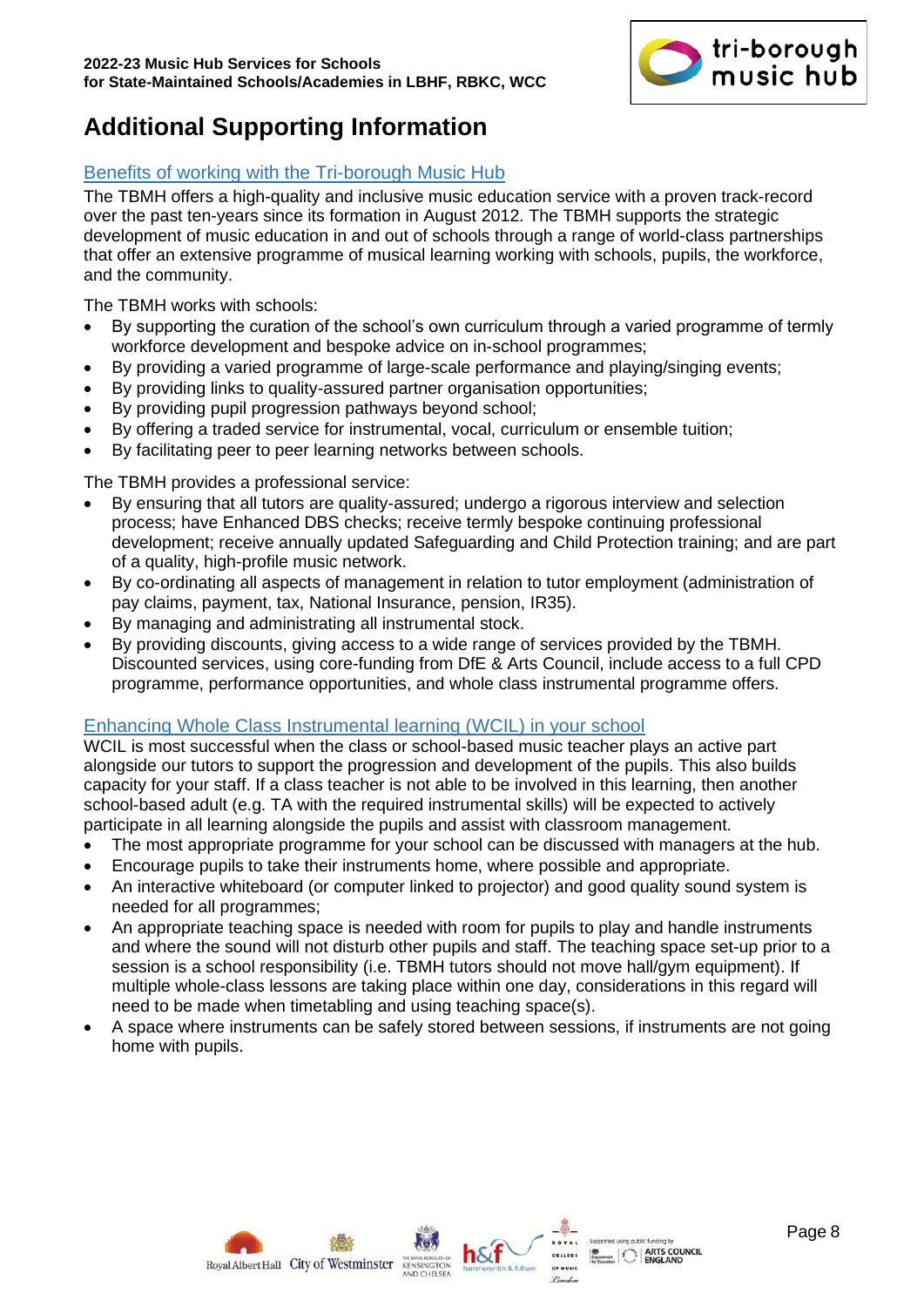

# <span id="page-8-0"></span>Tell me more about **groove'n'play**

# **groove 'n' play vocal and instrumental programmes provide a music curriculum** that supports

- musical progression in line with the National Curriculum for Music and includes:
- performance through playing and singing (sticks & songs, multi-instrumental programmes)
- reading and playing from notation with an understanding of the inter-related music dimensions (e.g. dynamics, tempo, structure)
- range of music styles, genres and traditions to increase knowledge and understanding of music
- extended listening and extension activities related to music and other curriculum areas

The high-quality curricular resources are intended to support the development of a child's musical talents and skills as performer, creator, and listener. This is achieved through the scaffolded learning that groove 'n' play classroom programmes provide.

Children will be able to:

- understand and demonstrate initial instrumental and playing technique
- sing in a range of musical styles both in unison and parts (sticks & songs, multi-instrumental programmes)
- respond to musical directions and notation linking sound and symbol
- perform as part of a whole-class ensemble

Children will also:

- develop their ability to work effectively as part of a team
- build increased confidence and self-esteem through engagement in varied activities and performance
- gain experience in how to attain high standards of performance and an improved understanding of the process and the work that is necessary in order to achieve this

Through self-evaluation, analysis and increased musical understanding each child is supported to reach the attainable and challenging goals.

#### **Lifetime licences for groove 'n' play classroom programmes** include:

- teacher's book (print resources) including: permission to photocopy/print materials
- teaching classroom delivery assets (electronic resources)
- access to National Curriculum related information
- access to groove 'n' play planning and progression curriculum support materials

# <span id="page-8-1"></span>**Tell me about**

**groove@home provides additional resources** to support a child's learning beyond the groove 'n' play classroom in order to support individual independent practice resulting in the further raising of music standards. It is recommended that groove@home be used:

- by individual children as a follow up to work in the classroom
- as additional resources to complement groove 'n' play whole class programme delivery

#### **Annual licences for groove@home online** include:

- access to easy to use online animated programme resources
- scaffolded imaginative and engaging learning tasks
- unlimited access at home and school

#### **Buying a Programme License for at home use**

Schools can purchase an annual license for £30 per programme for unlimited use across their school.

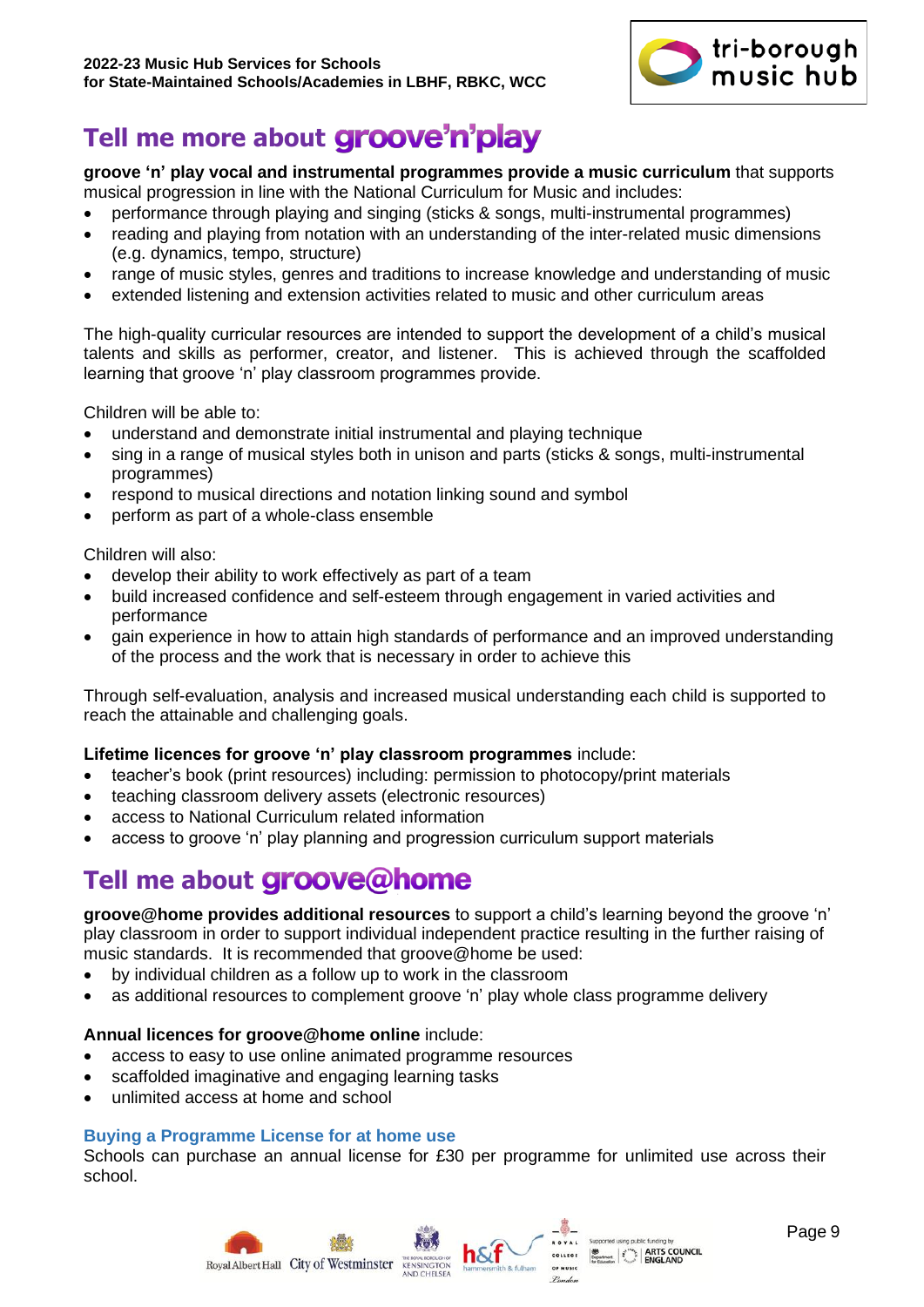

# <span id="page-9-0"></span>*Terms & Conditions of the Music Hub Service Level Agreement*

#### <span id="page-9-1"></span>PARTIES

This Music Service Level Agreement (SLA) is made between the school (the Client) and the Triborough Music Hub (the service provider, TBMH). Both parties agree to act in good faith and in a reasonable and timely manner with regard to the operation of the Agreement.

#### <span id="page-9-2"></span>**DURATION**

By signing to undertake this SLA with the TBMH, the school understands that tutors will be booked based on their requests, and must agree to honour the commitment. The TBMH provides a professional service for all involved – the school, the tutors who are booked to deliver the teaching, and the TBMH itself.

When the TBMH receives requests from school they will undertake timetabling of tutors, from which tutors are issued employment contracts. Schools must recognise that employment contracts must be adhered to and it is not possible to change the agreed teaching hours within a term. Any changes in provision can be made by the School by giving notice before the preceding half-term break, and these changes will come into effect at the start of the next term.

In the unlikely event the TBMH is unable to meet the SLA request with available tutors, they will engage in conversation with the school to find a resolution.

The duration of this SLA is effective for **one academic year** unless agreed otherwise between TBMH and school.

There will be 10 lessons taught per term, unless otherwise agreed in advance between the school, the Music Hub and the tutor.

*Note: any additional teaching hours or weeks above the agreed service provision must be arranged in advance between schools and Tri-borough Music Hub Managers. Schools must not engage Hub tutors in private arrangements.*

#### <span id="page-9-3"></span>INTENT

The purpose of this arrangement is to provide schools with the opportunity to purchase additional high quality instrumental/vocal tuition, support, training and/or advice on all aspects of music provision. The Tri-borough Music Hub will work collaboratively with schools to support the selection of instrumental tuition programmes that best meet the needs of the individual school.

#### <span id="page-9-4"></span>SERVICES OFFERED TO THE CLIENT

- A full range of services offered to clients has been shown
- To ensure September start, all requests must be made by  $31<sup>st</sup>$  March 2022 **[https://tbmh.wufoo.com/forms/z8mpp4a0gr5c09/.](https://tbmh.wufoo.com/forms/z8mpp4a0gr5c09/)** The programme of tuition selected will be agreed between the school and the service.

*Note: Provision may be dependent on the availability of tutors with the appropriate lead or support skills necessary for the specific roles, and instrument stock.* 

#### <span id="page-9-5"></span>TRI-BOROUGH MUSIC HUB RESPONSIBILITIES

The Tri-borough Music Hub shall:

- a) Ensure that all programmes will be planned and monitored.
- b) Ensure that the agreement between the school and the service provider with regard to the programme required is fully understood.

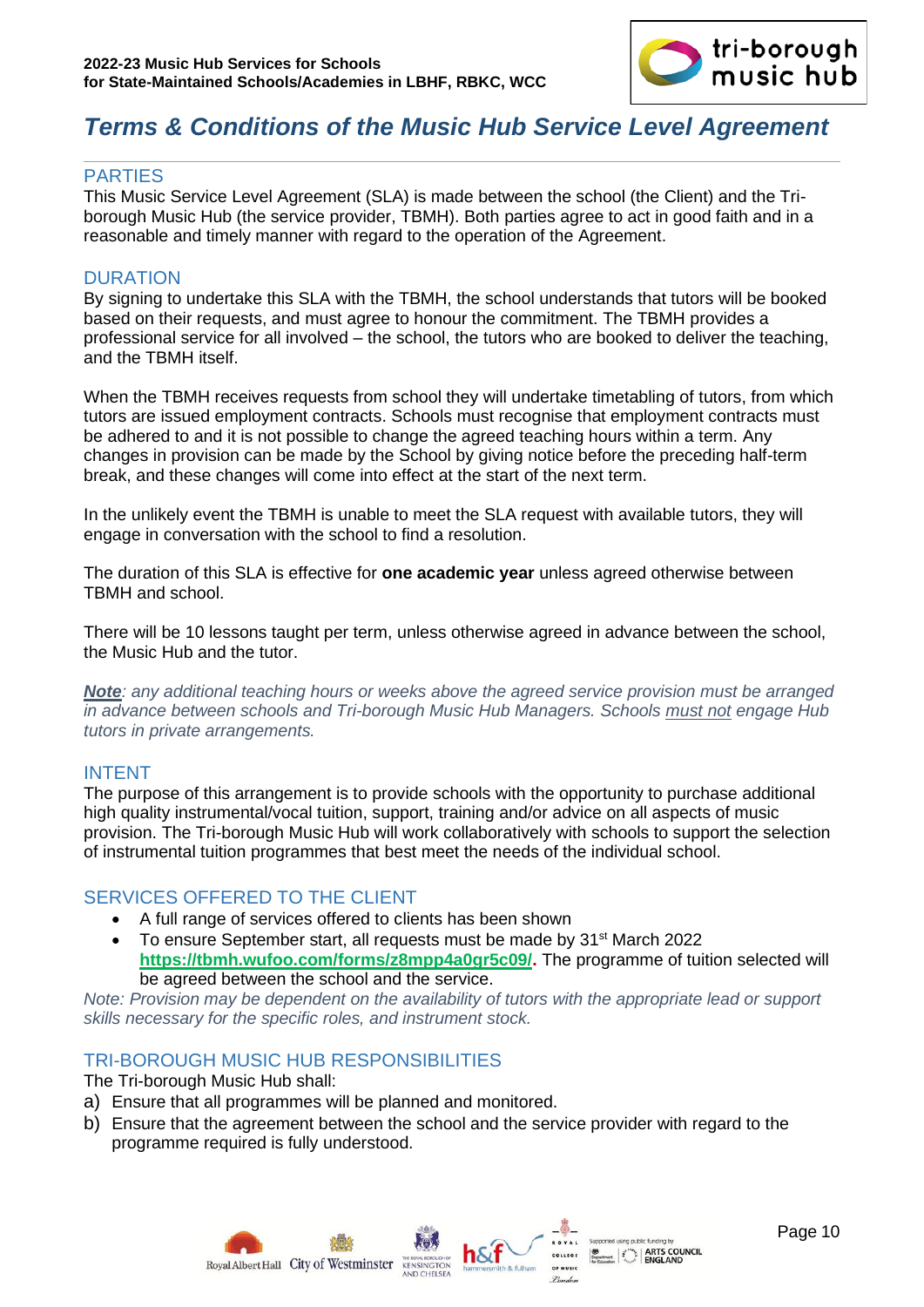

- c) Ensure that the school is kept fully informed of any changes or concerns that may arise in order that action can be taken as soon as possible. This is particularly important if it is perceived that additional support be needed.
- d) Provide the school with high quality instrumental tuition, support, advice and/or training through the provision of a well-trained, well-informed and professional team.
- e) Commission additional services/providers if required to meet the needs of the school.
- f) Support rigorous self-evaluation and continuous improvement in each school.
- g) Promote high quality teaching and learning.
- h) Facilitate collaborative partnerships between schools which identify, build upon and disseminate excellent and effective practice.
- i) Ensure that all staff have satisfied the required safeguarding checks for work with children and young people.
- j) Ensure the school is notified, when a tutor is ill and unable to attend, by 9.30am on the named day.

# <span id="page-10-0"></span>DELIVERING THE SERVICE

The services will be delivered by Instrumental / Vocal Tutors from the Tri-borough Music Hub tutor pool, TBMH Lead Teachers or TBMH Provision Managers.

- a) The TBMH will attempt to provide cover when a tutor absence is known in advance (e.g. if they are self-isolating) but this cannot be guaranteed; however, the TBMH is not able to provide same-day cover / a deputising tutor in instances of last-minute illness.
- b) In most cases missed lessons can be made up by the usual tutor later in the same term, or the next term. In instances where this is not possible the school will only be billed for the lessons that took place.
- c) The TBMH will always strive to minimise impact on schools due to tutor illness / absence.

# <span id="page-10-1"></span>SCHOOL RESPONSIBILITIES

To enable the service provider to deliver a service of the highest quality, the Client shall:

- a) Ensure that the exact requirements of the service purchased are agreed in advance with the TBMH by at least the end of the term prior to the commencement of the provision.
- b) Agree all teaching dates in advance with the TBMH tutors please refer to recommended TBMH teaching dates.
- c) Ensure that agreed dates are honoured, and that notification of essential cancellation is reported at least one week in advance via email to the TBMH and affected tutors. Schools will be charged for late cancellation (less than 7 calendar days).
- d) Comply with any requests for information to enable the monitoring and evaluation of the service
- e) Ensure that the requirements of the tutor are met so that the service can be delivered effectively and efficiently. These requirements are listed below:
	- i. a designated fixed school-adult (preferably a class teacher) *with the required instrumental skills* to be present at all times during delivery of whole class sessions and actively involved with the learning
	- ii. learning support assistants remain in the class during the session to support the music learning of their pupils
	- iii. a suitable room be provided for the delivery of the tuition, that is of adequate size for the activity, free from distraction and any obstacles, where it is appropriate to play music without disturbing other activities in school
	- iv. the room provided to be consistent every week, with prior notice of any room changes, and suitable alternatives provided if strictly necessary
	- v. An interactive whiteboard (or computer linked to projector) and good quality sound system is needed for all programmes
	- vi. a suitable space be provided where instruments can be stored safely away from any risk of damage through heat, damp and obstruction. (Schools will be expected to reimburse the cost of repairing or replacing loaned instruments or instrument parts that are either lost or

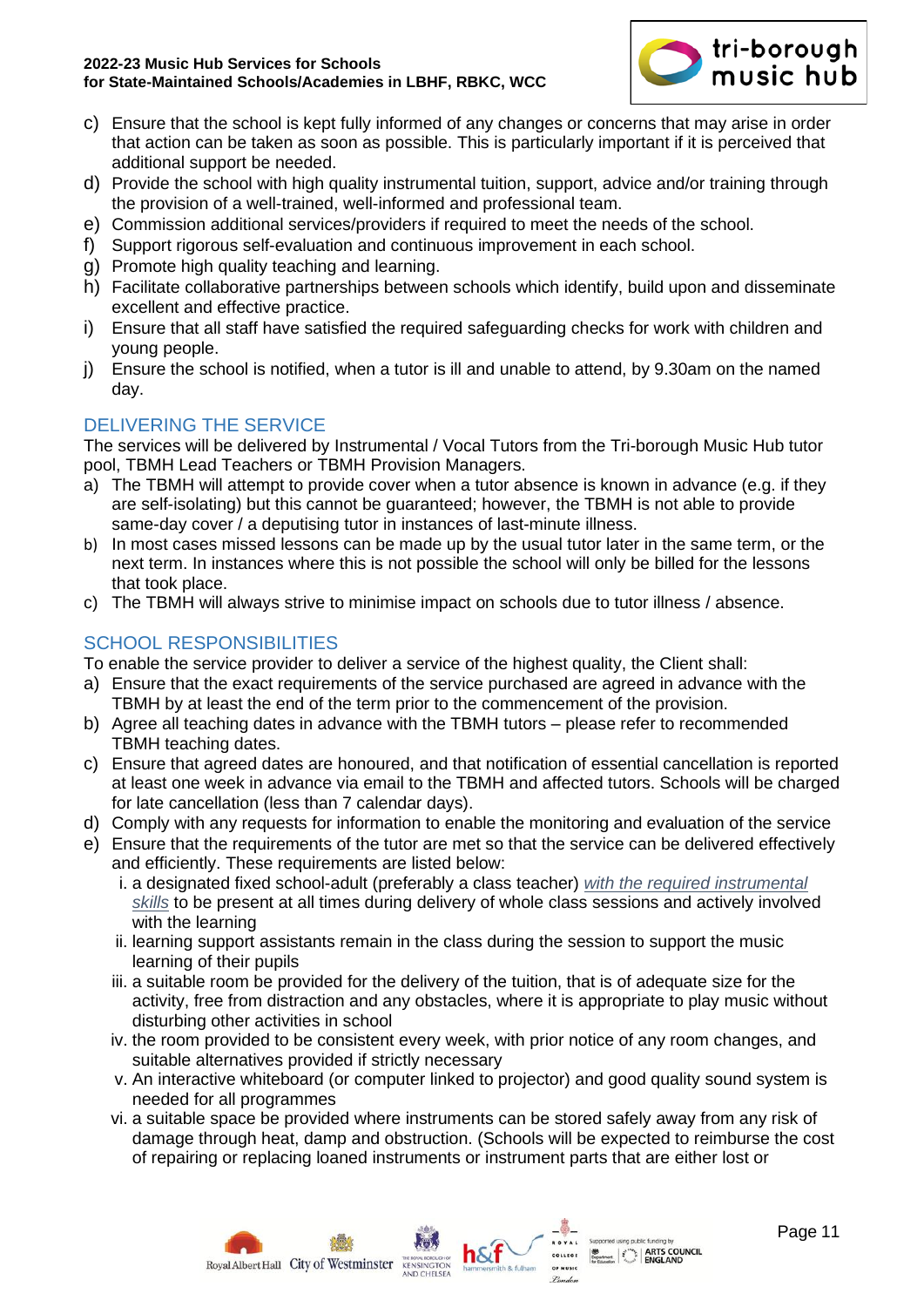

damaged due to wilful neglect or poor handling by pupils, or inadequate storage arrangements.)

- vii. follow-up tasks, as can be reasonably expected to be performed by the class teacher before the start of the next session, are completed on time to allow the smooth running of the next session. Some examples may be: labelling instruments; providing children's name stickers; copying of written resources
- viii. the school will undertake to meet the cost of replacement accessories (e.g. clarinet reeds, violin strings) incurred during the course of tuition
- ix. the school will undertake to meet the cost of damage or repair to TBMH loan instruments caused by wilful neglect or inadequate storage arrangements during the period of the loan x. use of school Wi-Fi to access online teaching resources
- f) Respond as may reasonably be expected, to requests for the submission of data required for the purposes of monitoring and self-evaluation of the service, and for Arts Council returns for which continued central funding depends.
- g) Honour the agreement between the school and the Tri-borough Music Hub for the provision of rigorously selected, skilled tutors.
- h) Not inappropriately seek to employ the same TBMH tutors by private agreement to work directly for the school, within an 18-month period of the tutor(s) working in the school.

# <span id="page-11-0"></span>QUALITY AND REVIEW

Schools' feedback is actively sought and schools are encouraged to feedback directly to the Triborough Music Hub Leadership team.

# <span id="page-11-1"></span>CHANGE CONTROL

- This Service Level Agreement will be reviewed on an annual basis to ensure it remains appropriate for the service it provides and the requirements it places on the wider organisation.
- Further activities may be incorporated into the SLA as the needs of both parties develop, and the service has to adapt to accommodate changes in need, or to take on additional roles.

# <span id="page-11-2"></span>BILLING AND PAYMENT

- The school will be invoiced in advance on a termly basis.
- Invoices for additional services bought during the year, will be sent separately by the TBMH.

Any enquiries regarding school finance should be directed to the TBMH Business Manager, Alex Wood, [alex.wood@rbkc.gov.uk](mailto:alex.wood@rbkc.gov.uk)

#### <span id="page-11-3"></span>CHARGING PRINCIPLES

Please note that Tri-borough Music Hub charges cover all personal on-costs involved with recruitment of staff and reflect the specialist training, experience and skill of the tutors.

#### <span id="page-11-4"></span>RESOLVING DISAGREEMENTS

Any concerns or complaints about the level or quality of the services should be made to: Jane Da Costa, Tri-borough Music Hub Deputy Head Lyric Hammersmith, King Street, London, W6 0QL Tel: 020 3745 6024 Email: [Jane.DaCosta@rbkc.gov.uk](mailto:Jane.DaCosta@rbkc.gov.uk)

If the school wishes to, they can contact: Stuart Whatmore, Head, Tri-borough Music Hub Lyric Hammersmith, King Street, London, W6 0QL Tel: 020 3745 6027 Email: [stuart.whatmore@rbkc.gov.uk](mailto:stuart.whatmore@rbkc.gov.uk)

Any concerns or complaints by school staff or children and young people about treatment by Triborough Music Hub staff should be made in the first instance to the TBMH Head or Deputy Head by a Senior member of School staff. If mutual confidence in the continuation of the SLA cannot be